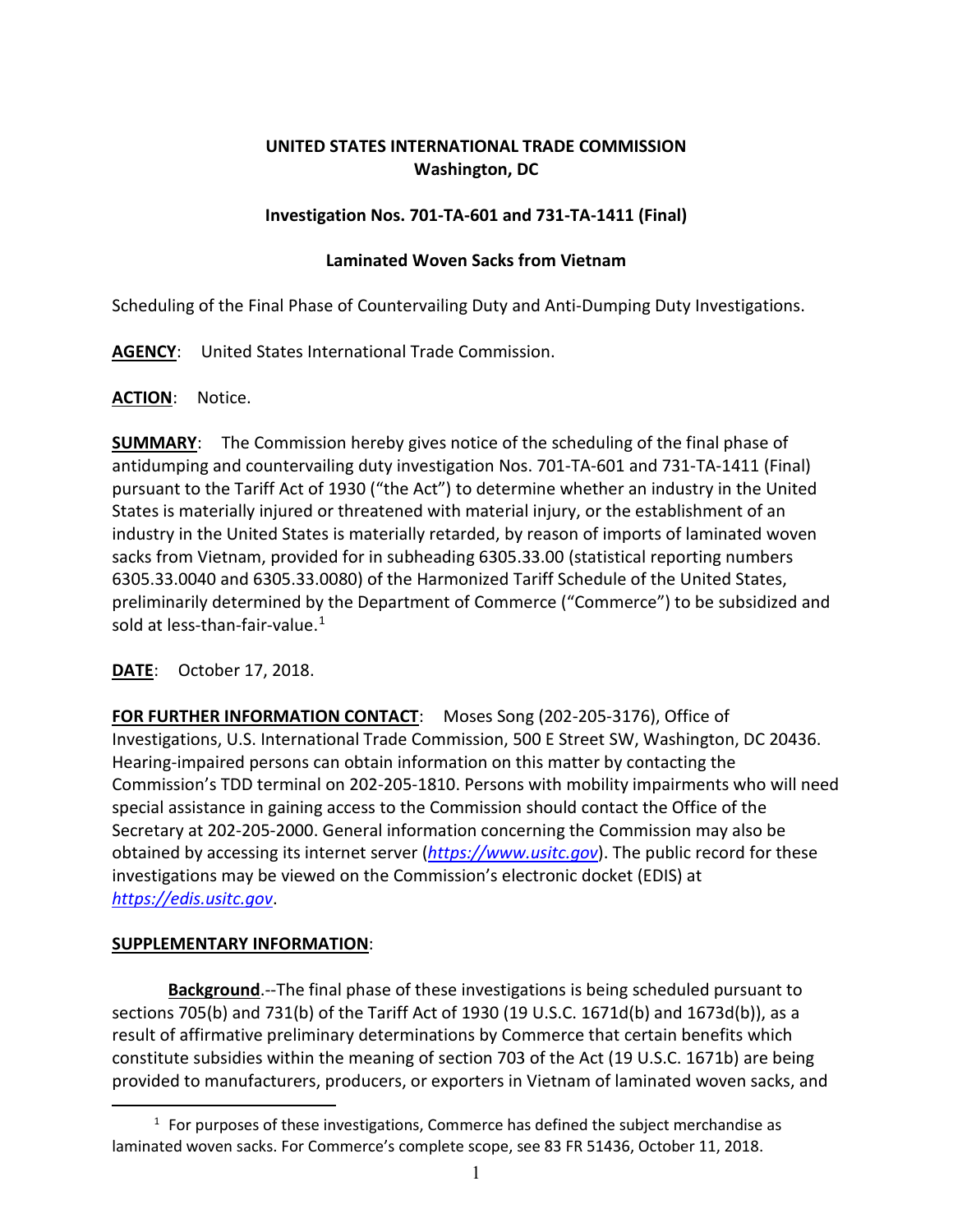that such products are being sold in the United States at less than fair value within the meaning of section 733 of the Act (19 U.S.C. 1673b). The investigations were requested in petitions filed on March 7, [2](#page-1-0)018, by the Laminated Woven Sacks Fair Trade Coalition.<sup>2</sup>

For further information concerning the conduct of this phase of the investigations, hearing procedures, and rules of general application, consult the Commission's Rules of Practice and Procedure, part 201, subparts A and B (19 CFR part 201), and part 207, subparts A and C (19 CFR part 207).

**Participation in the investigations and public service list**.--Persons, including industrial users of the subject merchandise and, if the merchandise is sold at the retail level, representative consumer organizations, wishing to participate in the final phase of these investigations as parties must file an entry of appearance with the Secretary to the Commission, as provided in section 201.11 of the Commission's rules, no later than 21 days prior to the hearing date specified in this notice. A party that filed a notice of appearance during the preliminary phase of the investigations need not file an additional notice of appearance during this final phase. The Secretary will maintain a public service list containing the names and addresses of all persons, or their representatives, who are parties to the investigations.

**Limited disclosure of business proprietary information (BPI) under an administrative protective order (APO) and BPI service list**.--Pursuant to section 207.7(a) of the Commission's rules, the Secretary will make BPI gathered in the final phase of these investigations available to authorized applicants under the APO issued in the investigations, provided that the application is made no later than 21 days prior to the hearing date specified in this notice. Authorized applicants must represent interested parties, as defined by 19 U.S.C. 1677(9), who are parties to the investigations. A party granted access to BPI in the preliminary phase of the investigations need not reapply for such access. A separate service list will be maintained by the Secretary for those parties authorized to receive BPI under the APO.

**Staff report**.--The prehearing staff report in the final phase of these investigations will be placed in the nonpublic record on February 12, 2019, and a public version will be issued thereafter, pursuant to section 207.22 of the Commission's rules.

**Hearing**.--The Commission will hold a hearing in connection with the final phase of these investigations beginning at 9:30 a.m. on Thursday, February 28, 2019, at the U.S. International Trade Commission Building. Requests to appear at the hearing should be filed in writing with the Secretary to the Commission on or before February 21, 2019. A nonparty who has testimony that may aid the Commission's deliberations may request permission to present a short statement at the hearing. All parties and nonparties desiring to appear at the hearing and make oral presentations should participate in a prehearing conference to be held on February 22, 2019, at the U.S. International Trade Commission Building, if deemed necessary. Oral testimony and written materials to be submitted at the public hearing are governed by sections 201.6(b)(2), 201.13(f), and 207.24 of the Commission's rules. Parties must submit any request to present a portion of their hearing testimony **in camera** no later than 7 business days prior to the date of the hearing.

 $\overline{a}$ 

<span id="page-1-0"></span><sup>&</sup>lt;sup>2</sup> The Laminated Woven Sacks Fair Trade Coalition consists of Polytex Fibers Corporation, Houston, Texas; and ProAmpac, LLC, Cincinnati, Ohio.